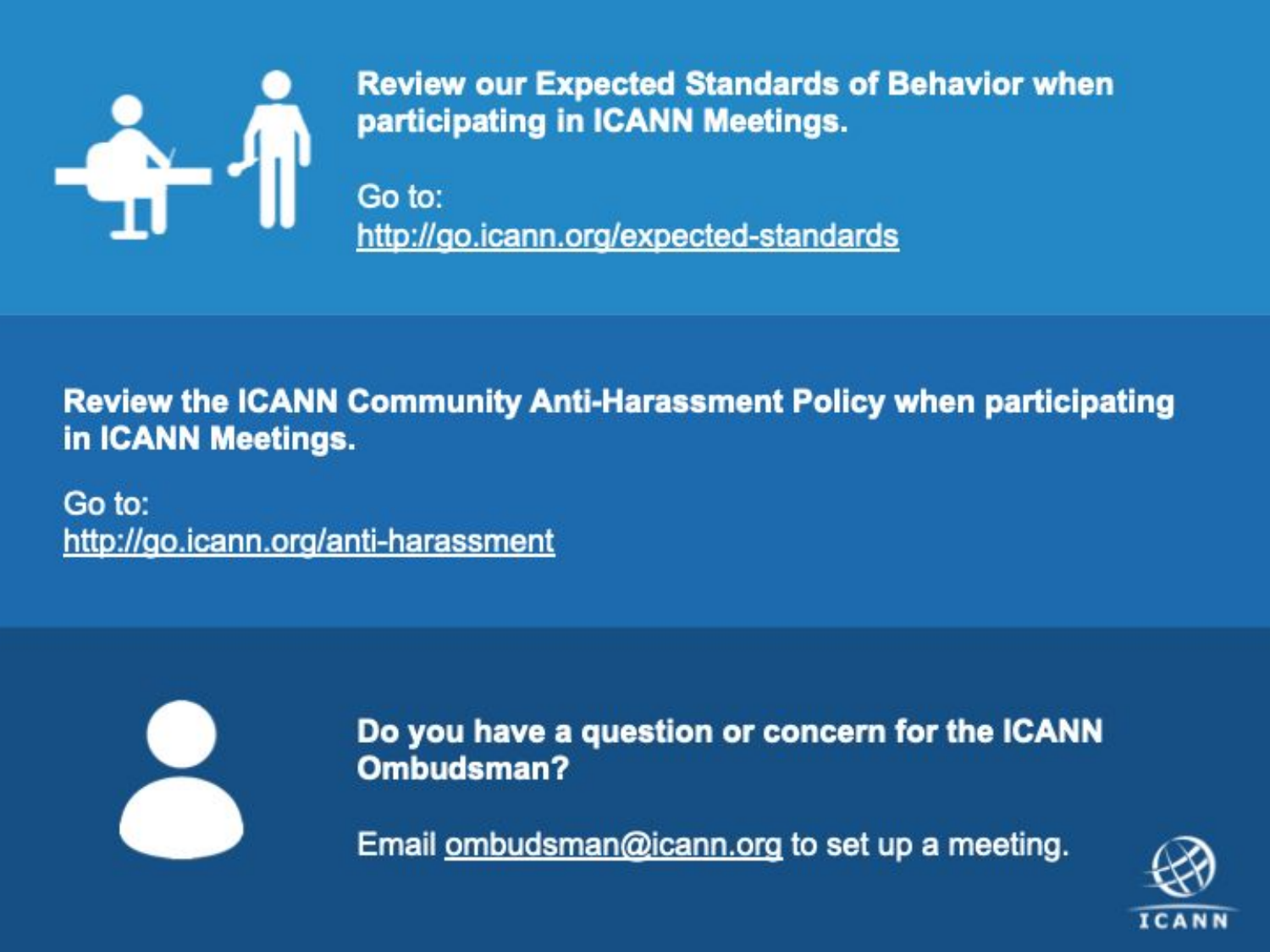# **GAC Meeting with the ICANN Board**

Wednesday, 15 June 2022 *Session 10*



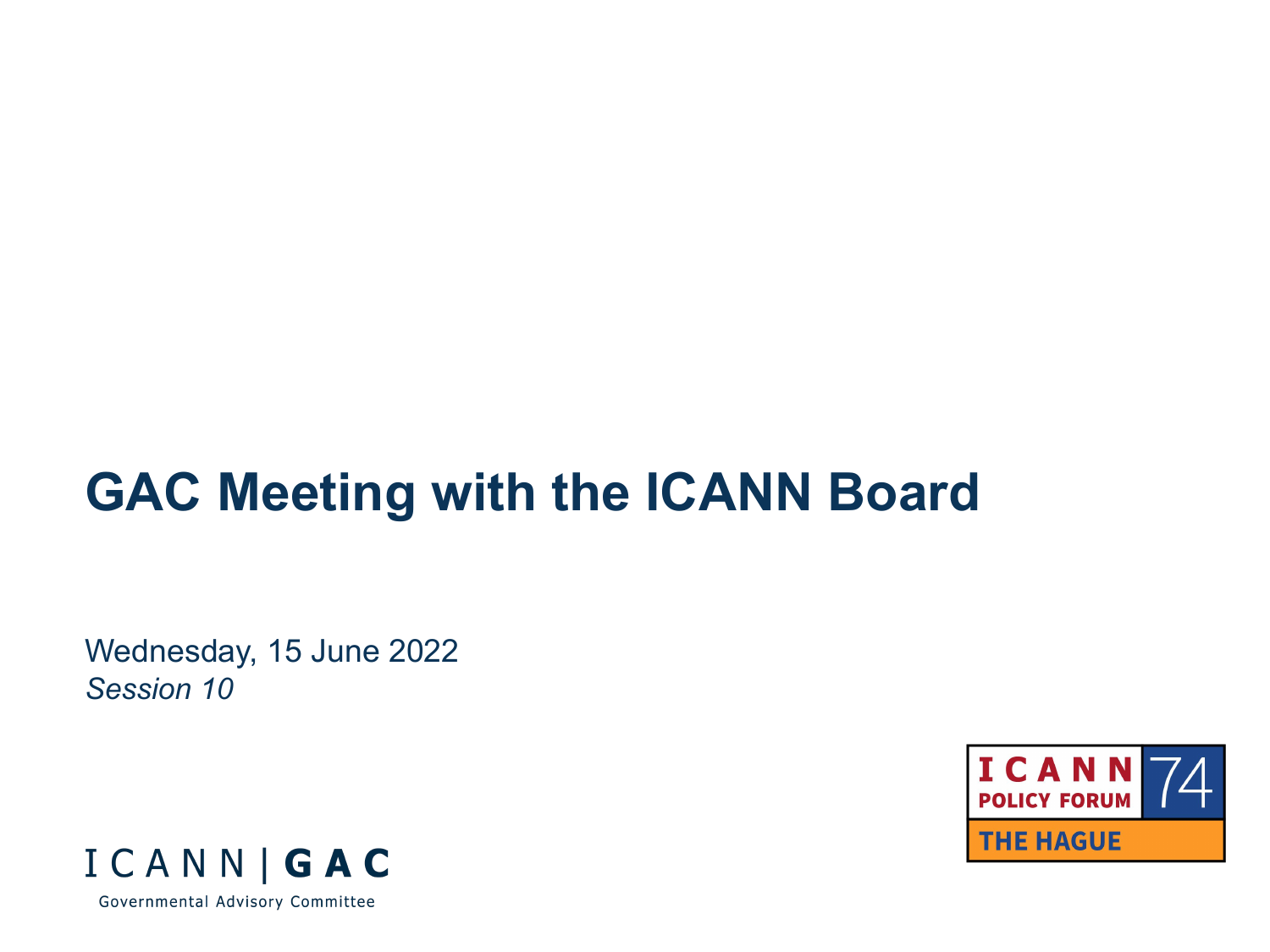# **GAC Meeting with the ICANN Board**

## **Agenda:**

- **Introductions**
- Discussion of GAC Topics/Questions
	- SSAD Light Prioritization and Community-driven Solutions Being Built
	- Accuracy Registration Data
	- Follow-Up Regarding Global Public Interest (GPI) Framework
- Discussion of Future GAC Information Opportunities
- AOB

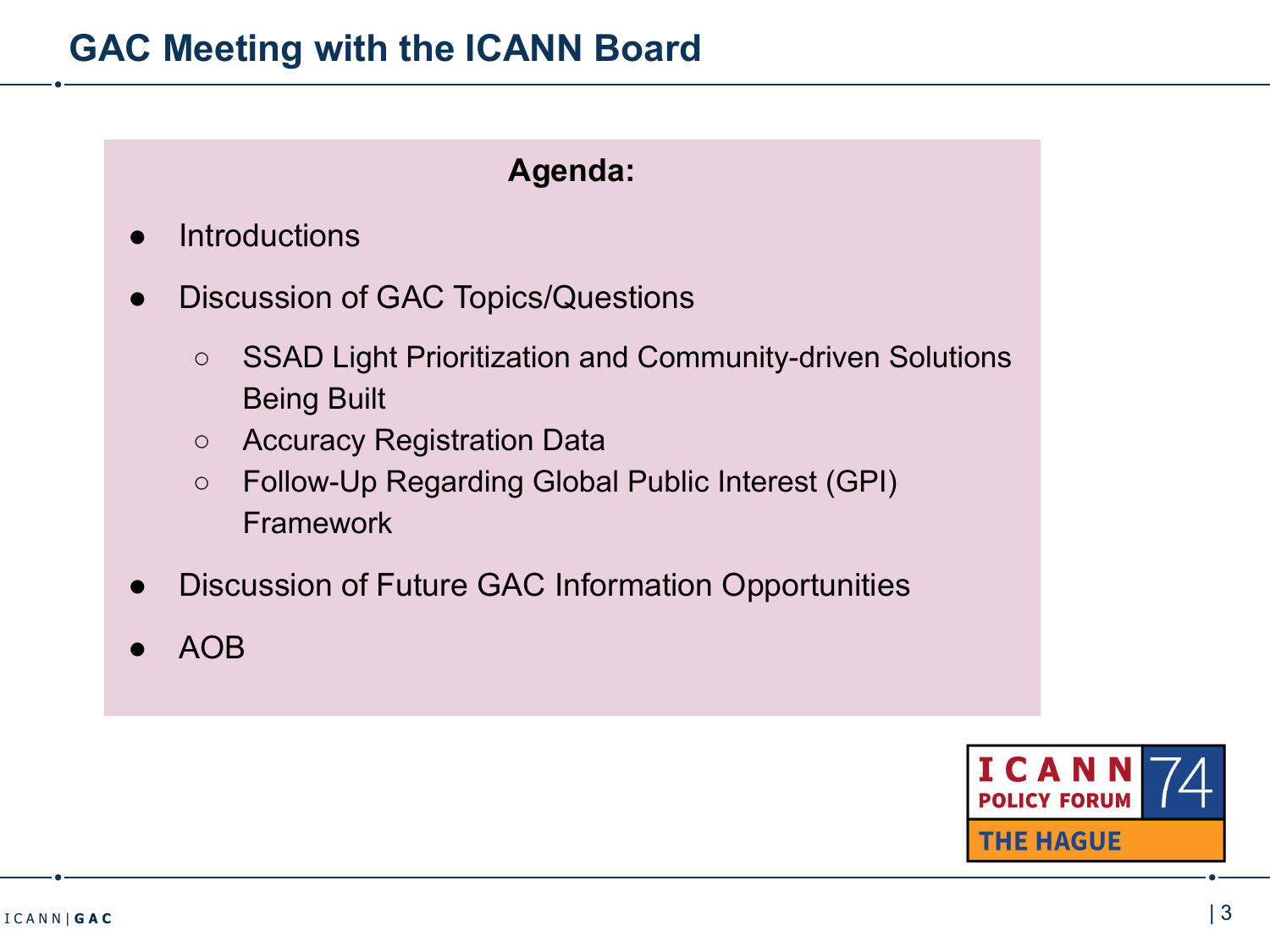- 1. SSAD Light Prioritization and Community-driven Solutions Being Built
- 2. Accuracy Registration Data
- 3. Follow-Up Regarding Global Public Interest (GPI) Framework

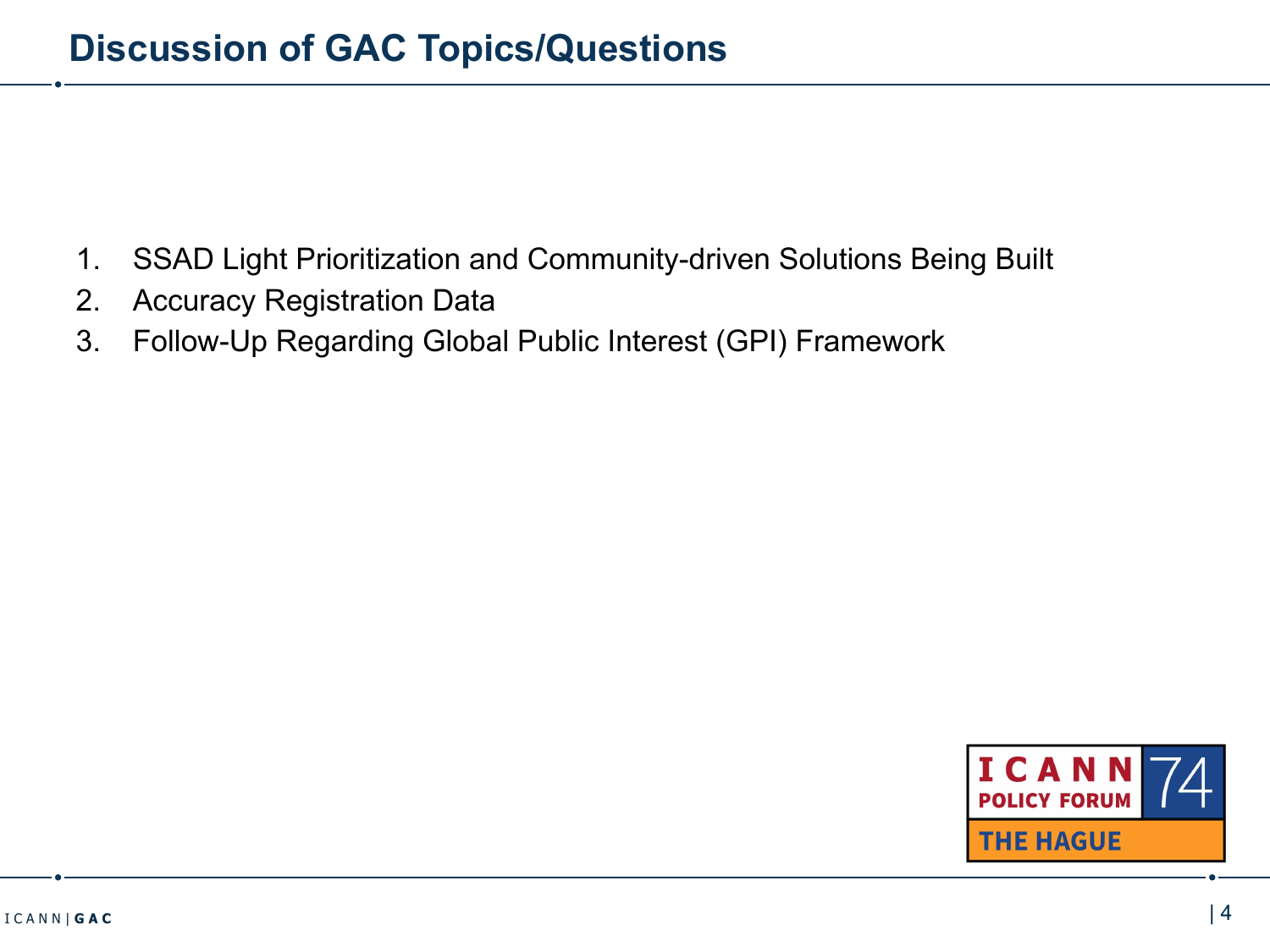# **1. SSAD Light Prioritization and Community-driven Solutions Being Built**

a. How can the ICANN Board ensure that an evaluation of an SSAD Light concept is completed in a timely manner?

b. Is the ICANN Board aware, and if so, what are its views, on community-driven proposals for implementations of GDPR-compliant registration data disclosure systems?

c. Given efforts on the SSAD developments to date, has the Board developed any general perspectives on the general usefulness and scope of the system concept?

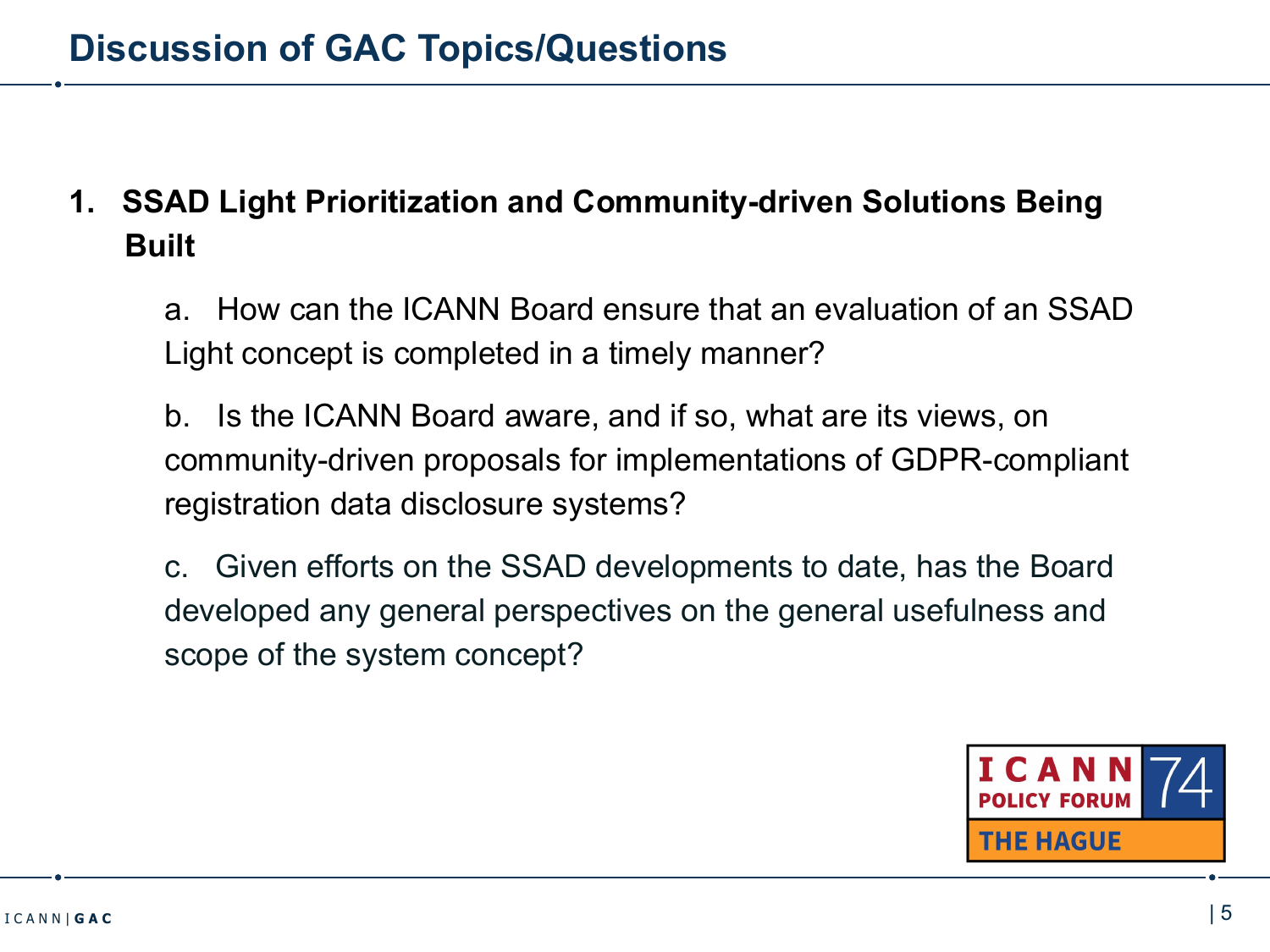**2. Accuracy of Registration Data** (In connection with ICANN's planned outreach to Data Protection Authorities for Guidance)

a. Has ICANN org requested and/or received legal advice on the issue of whether there is a legal basis for ICANN org to access registration data for purposes of accuracy verifications?

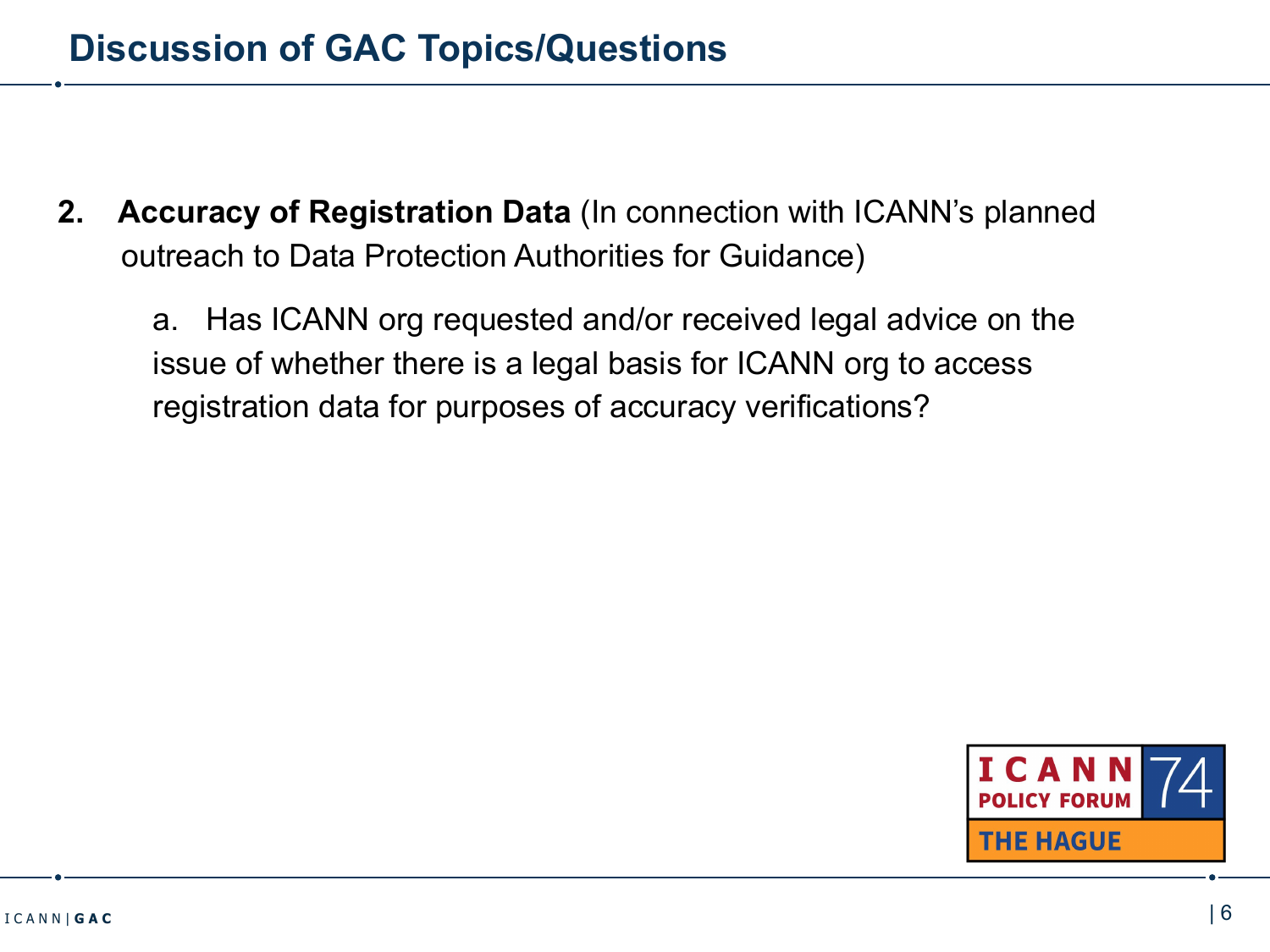# **3. Follow-Up Regarding Global Public Interest (GPI) Framework**

#### **Background**

- The GAC recognizes the importance of incorporating GPI considerations into policy development and decision-making at ICANN.
- The GAC conducted several discussions at ICANN73 and GPI was an "Issue" of Importance" in the GAC ICANN73 Communiqué (including, this language - "The requirement of inclusiveness established in the Articles of Incorporation should be explicitly enshrined in the GPI framework.")
- This particular language has prompted interest from some Board members who have suggested that it would be useful to clarify what the GAC meant by the term.
- Subsequently, the GAC has continued internal discussions regarding the concept of inclusiveness as something that goes beyond openness in the direction of meaningful participation. GAC members look forward to future conversations with the Board about GPI - including its application to the current SSAD ODP.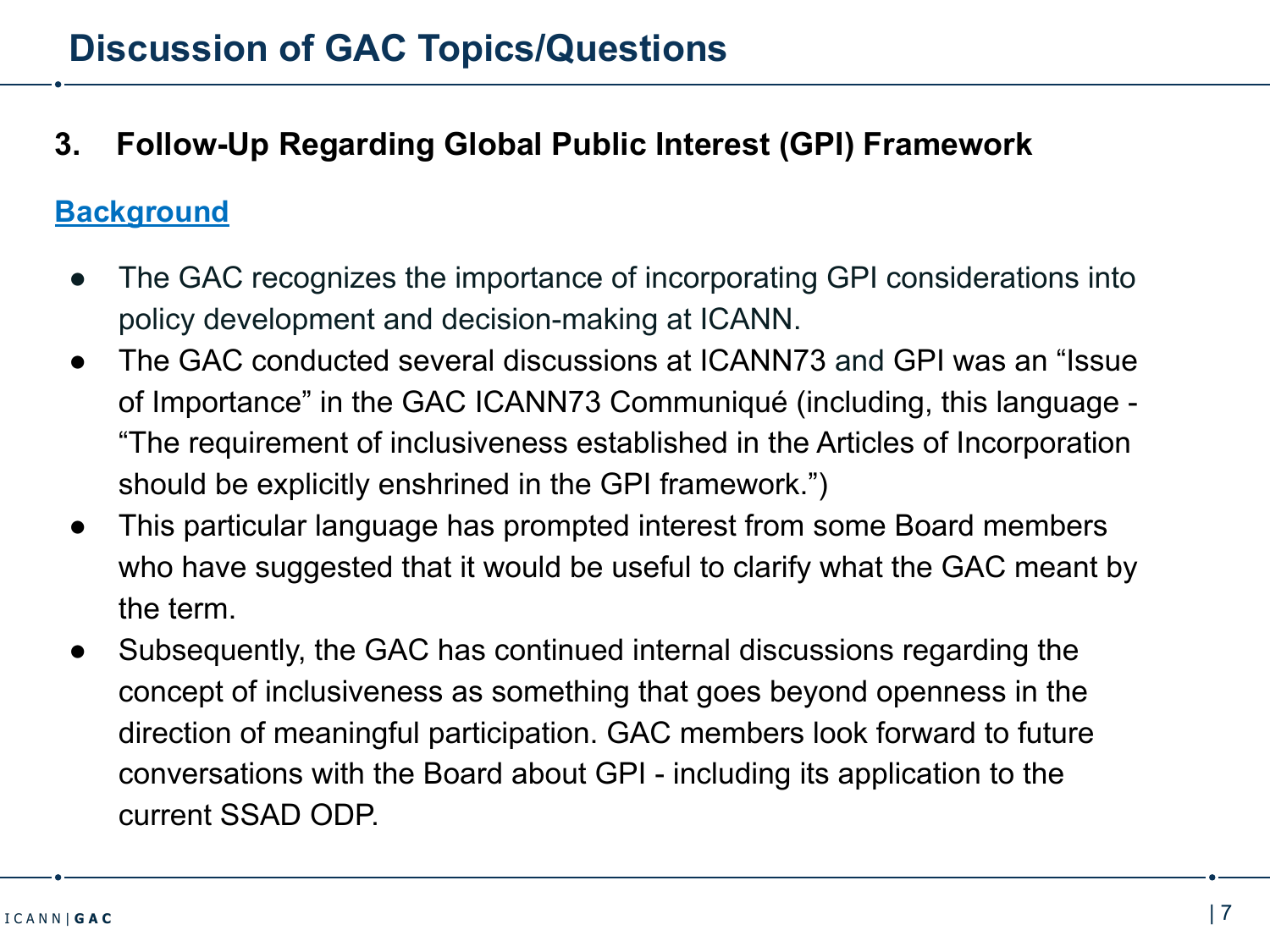# **3. Follow-Up Regarding Global Public Interest (GPI) Framework**

## **GAC Questions**

a. The GAC noted in the "Issues of importance to the GAC" section of the ICANN73 GAC Communiqué that: "The GPI framework could be adapted and applied by all ACs and SOs in their work, including, for example, through the process of developing and endorsing policy recommendations, decisions and public comments." **How has the Board considered advancing discussion with the different ACs and SOs on ways to take into account the global public interest, as part of their work and outputs?**

b. In addition, the GAC noted that "the initial application of the GPI to the SSAD ODA appears to have been limited". **What measures could the Board take to ensure that "public interest concerns are not only considered but effectively addressed"?**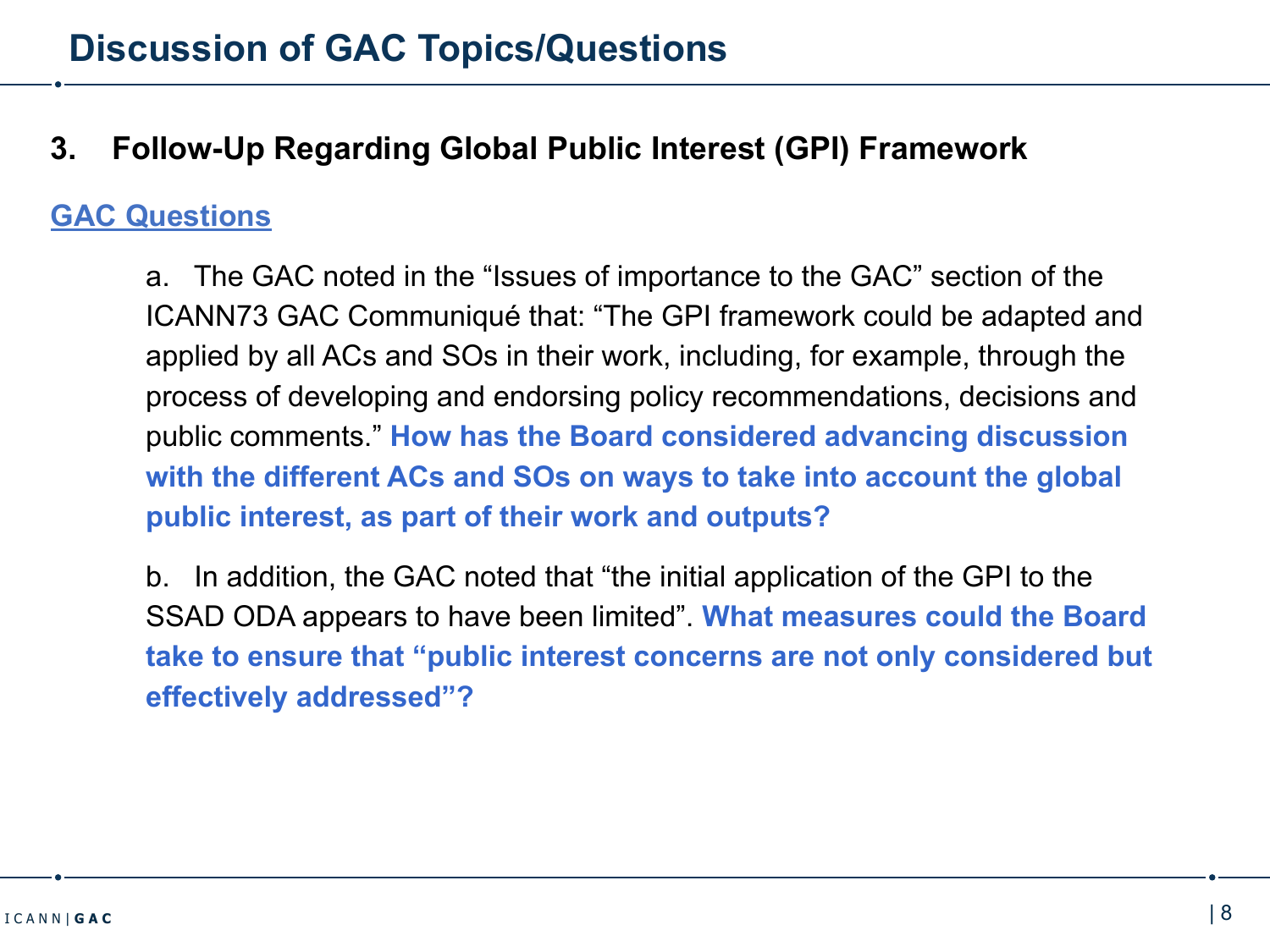#### **Background**

- Board and GAC have made substantial progress in last few years on interaction and collaboration
- Opportunities are coming up to build on this progress (e.g., Next round of New gTLDs)
- GAC Played a significant role in development of the Applicant Guidebook for the first round of new gTLDs.

## **Discussion**

- GAC is playing an important role in policy development and discussions about the next round and Board is interested in continued effective engagement
- Help get newer GAC participants up-to-speed to prepare for next round
- Discussion of sharing Org paper summarizing how GAC Advice was considered during first round of new gTLDs
- Consider methods for future Board-GAC dialogue on this topic (e.g., topic-specific webinars and briefings, etc.)